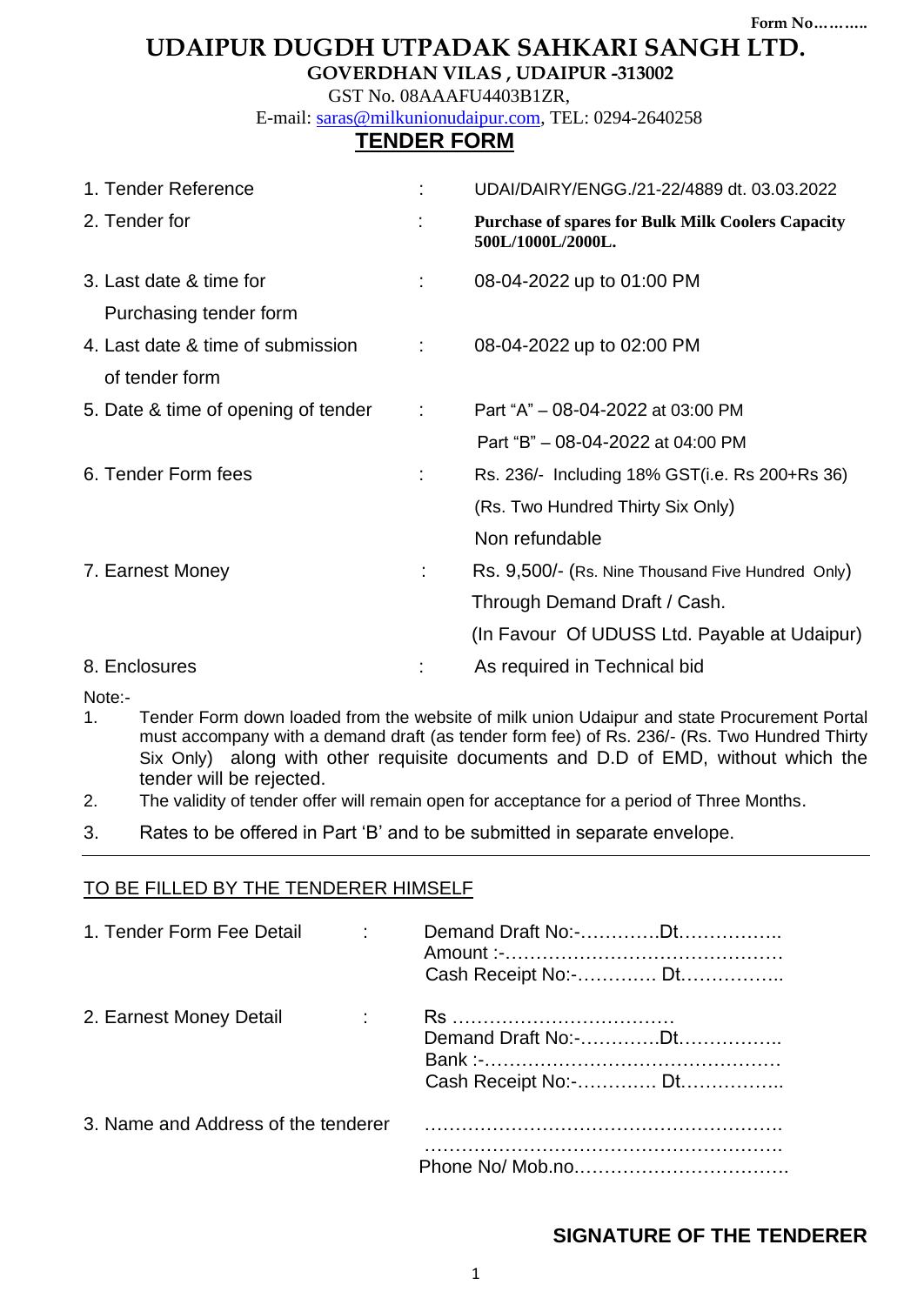GST No. 08AAAFU4403B1ZR, E-mail: [saras@milkunionudaipur.com,](mailto:saras@milkunionudaipur.com) TEL: 0294-2640258

# **Tender Form PART 'A'**

| (For Technical Information / Qualifying for Financial Bid) |                                                                                          |  |          |  |  |  |  |
|------------------------------------------------------------|------------------------------------------------------------------------------------------|--|----------|--|--|--|--|
|                                                            | Tender for: TENDER FOR PURCHASE OF SPARES FOR BULK MILK COOLERS CAPACITY                 |  |          |  |  |  |  |
|                                                            | 500L/1000L/2000L.                                                                        |  |          |  |  |  |  |
|                                                            | Name of Tenderer<br>Capacity in which tender has been submitted (Attach valid documents) |  |          |  |  |  |  |
|                                                            | 1. Individual (Name of Proprietor)                                                       |  |          |  |  |  |  |
|                                                            |                                                                                          |  |          |  |  |  |  |
|                                                            | 3. Company Ltd. (Name of Directors)                                                      |  |          |  |  |  |  |
| 4. Others                                                  |                                                                                          |  |          |  |  |  |  |
|                                                            |                                                                                          |  |          |  |  |  |  |
|                                                            | (a) Local / Present Address                                                              |  |          |  |  |  |  |
|                                                            |                                                                                          |  |          |  |  |  |  |
|                                                            | (b) Permanent Address                                                                    |  |          |  |  |  |  |
|                                                            |                                                                                          |  |          |  |  |  |  |
|                                                            |                                                                                          |  |          |  |  |  |  |
| 5.                                                         | Land Line No.                                                                            |  |          |  |  |  |  |
| 6.                                                         | Fax No.                                                                                  |  |          |  |  |  |  |
| 7.                                                         | Mobile No.                                                                               |  |          |  |  |  |  |
| 8.                                                         |                                                                                          |  |          |  |  |  |  |
| 9.                                                         | Service Tax No.                                                                          |  |          |  |  |  |  |
| 10.                                                        | GST No. *                                                                                |  |          |  |  |  |  |
| 11.                                                        | I.T. Return <sup>*</sup>                                                                 |  |          |  |  |  |  |
|                                                            | (Past 2 Years)                                                                           |  |          |  |  |  |  |
| 12.                                                        | Experience Attach* (2 Years)                                                             |  |          |  |  |  |  |
|                                                            | Purchase Orders / Enough Proof                                                           |  |          |  |  |  |  |
| (A)                                                        | In Dairy Industry                                                                        |  |          |  |  |  |  |
| (B)                                                        | Other than Dairy Industry                                                                |  |          |  |  |  |  |
| 13.                                                        | Presently In Tendered item Business                                                      |  | Yes / No |  |  |  |  |
| 14.                                                        | Whether black listed in Udaipur Dairy                                                    |  | Yes / No |  |  |  |  |
|                                                            |                                                                                          |  |          |  |  |  |  |

15. Name of any first degree relative working In Udaipur dairy or a member of BOD, if any. …………………………………………………………………………………………………...........

- 16. We agree to abide by all the conditions mentioned in the tender notice Issued by the Managing Director, Udaipur Dugdh Utpadak Sahakari Sangh Ltd., Udaipur and also the other conditions of the aforesaid tender document given in the attached sheets (All the pages of which have been signed by us in token of our acceptance of the terms mentioned here.) No other condition (mentioned by supplier) is acceptable.
- **\* Mandatory Fields ( Attach valid documents )**

**Signature of the tenderer**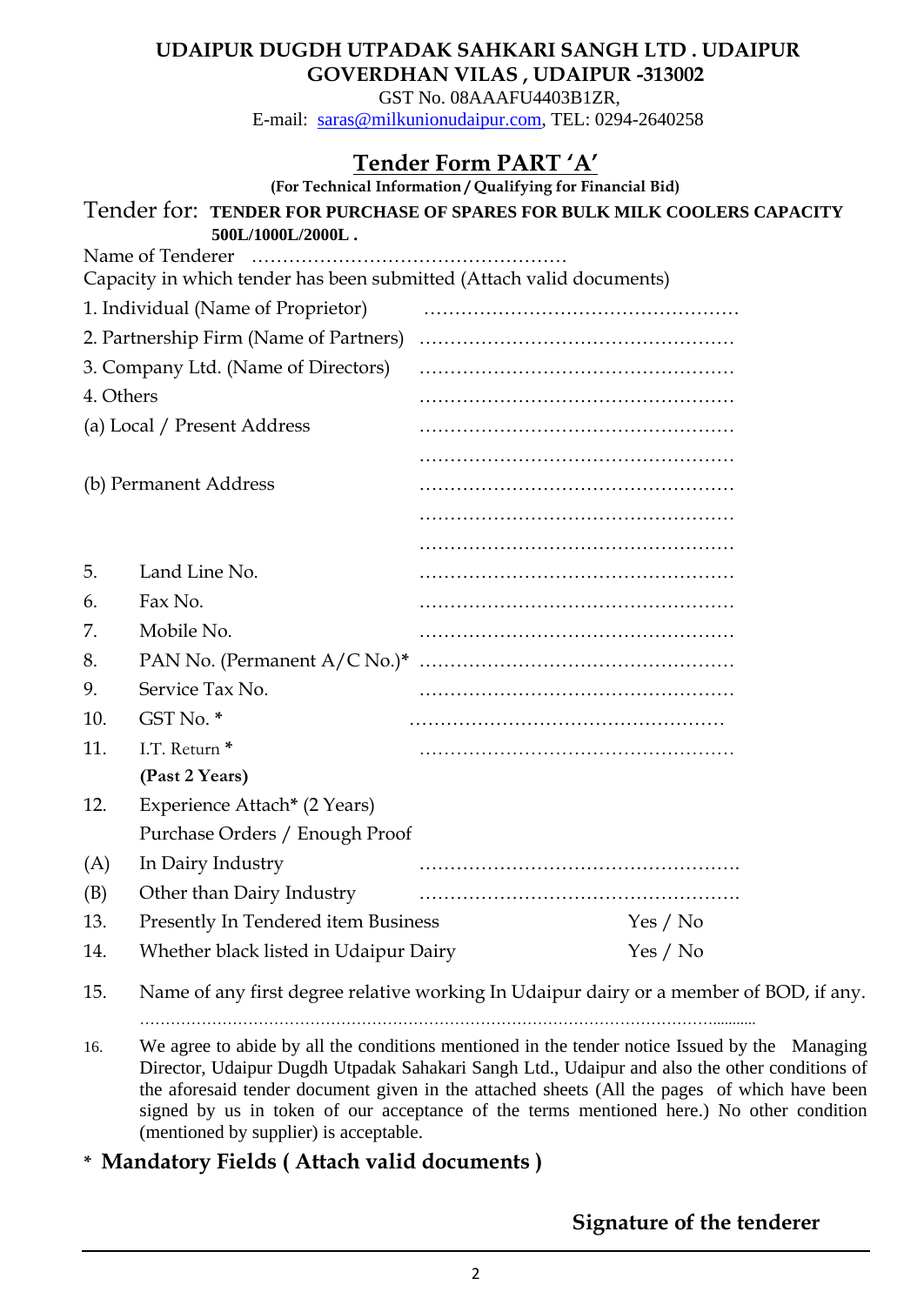# **GENERAL TERMS & CONDITIONS OF TENDER AND CONTRACT**

 The Udaipur Dugdh Utpadak Sahakari Sangh Ltd., Udaipur henceforth termed as UDUSSL., invites the sealed competitive tender from the individual, HUF for Purchase of Spares for Bulk Milk Coolers Capacity 500L/1000L/2000L .

### **1.0 SUBMISSION OF TENDERS:**

- 1.1 Tender must be enclosed in a properly sealed envelope having a marked on the top left corner of the envelope tender for Purchase of Spares for Bulk Milk Coolers Capacity 500L/1000L/2000L due on 08-04-2022 according to the direction given in the Tender notice. In case more then one Tender is kept in a cover, all the tenders thus kept shall be rejected.
- 1.2 No responsibility shall be taken for the premature opening of the Tender which is not properly addressed and identified.
- 1.3 The rate per unit must not, under any circumstances, be altered and the rates must be enter in words as well as in figures.
- 1.4 **The rates per unit should be quoted for a contract period of max up to one years from the date of work order. Period of tender will be valid for One Year. Which may be extended for Three months and further may be extended for a period of One year with mutual consent on same terms & condition of the Tender**.
- 1.5 The counter terms & conditions will not be accepted and no such additions/deletions or alteration in tender format should be done.
- 1.6 The tenderer shall be deemed to have carefully examined the Terms and conditions, specification. In case of any doubts as to the meaning of any portion of these conditions. He shall before filling the tender and signing the contract, refer to the competent authority and get clarification.
- 1.7 The tenderer shall invariably furnish complete address of the premises of his plant and office with full name and address, telephone no. of the person/s who is to be contacted for the purpose. All correspondence sent to given address shall be deemed to be properly served.
- 1.8 The tenderer shall not assign or sublet the agreement of part of there of to any other agency/person/ firm/ establishment/ etc.
- 1.9 The tenderer should sign the tender form at each page & at the end in token of the acceptance of all the terms & conditions of the tender.
- 1.10 The UDUSSL reserve the right to accept and tender, not necessarily the lowest tender and reject tender in whole or part without assigning any reason thereof. Order can be placed for whole or part of the job to the tenderer at the absolute discretion of the UDUSSL.
- 1.11 Any discrepancy in filling the tender/incomplete tender form shall make the tender liable to rejected.
- 1.12 The tenderer shall be liable for any loss, damage, suffered by the Union due to negligence of contracted labours or for having not deputed the sufficient laborers.
- 1.13 The tenderer is bound to pay the penalty imposed by the UDUSSL for any irregularity is found in the work.
- 1.14 The Managing Director of the Union, has the right to terminate the tenderer at any time when it is found that the continuance of the contract is deteriorating in the interest of the Union.
- 1.15 The tenderer should not be black listed by RCDF or its unit and any Milk Union of RCDF and it should not be declared as bankrupt by any court of law.

## **SIGNATURE OF THE TENDERER WITH OFFICE SEAL & DESIGNATION**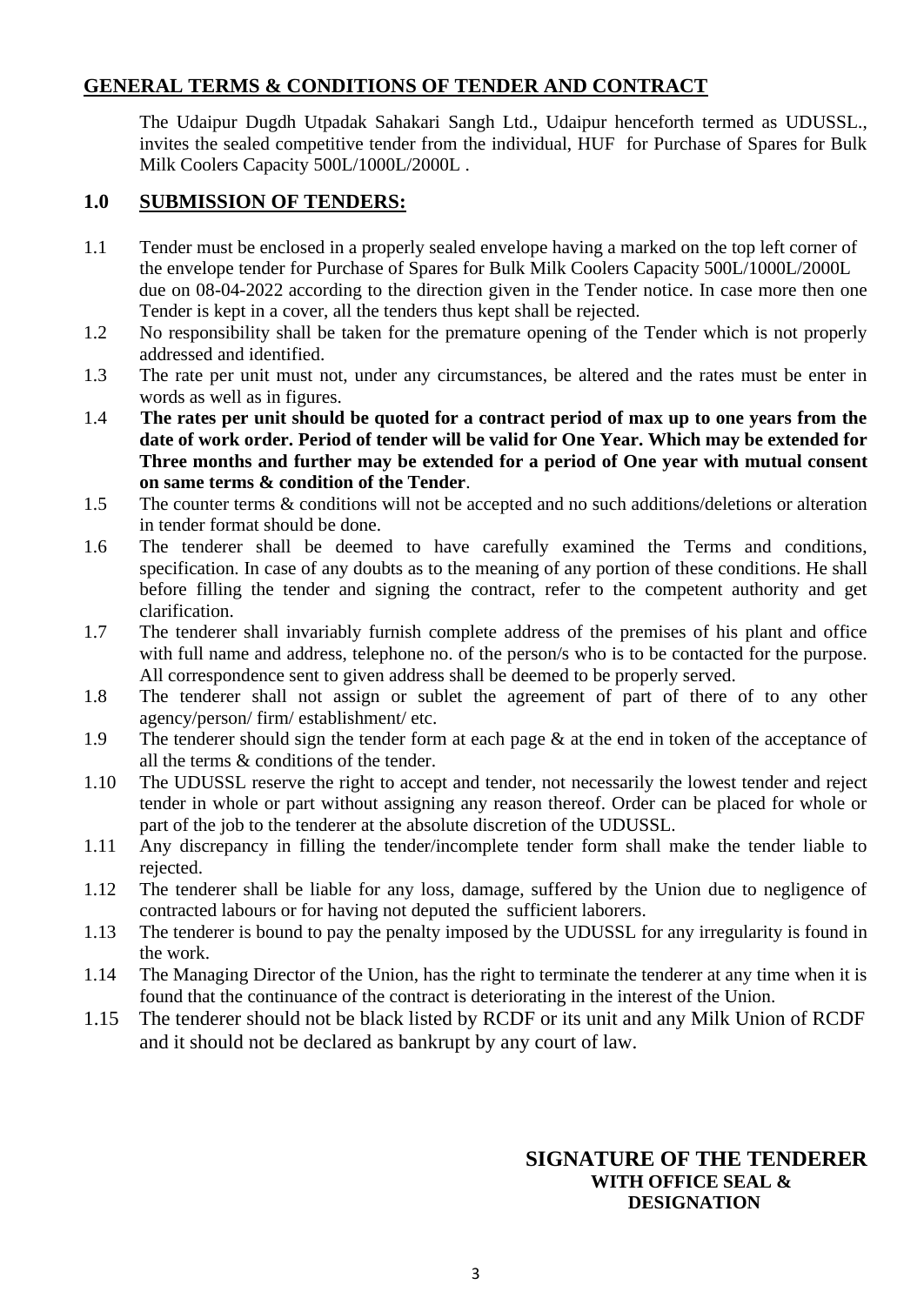- 1.16 The tenderer will indemnify the Union in respect of all and any expenses arising out of injury to persons and damages to the structure of proprietor adjoining building. The tenderer shall be responsible for making good the losses and damages.
- 1.17 For any items exceeding / decreasing then the mentioned quantity in the tender, as per the actual site conditions, the amount payable shall be worked out on the basis of unit rate quoted by the tenderer .
- 1.18 Incase of any dispute, the jurisdiction for the legal purposes shall be Registrar Co-op societies for arbitration.

### **2.0 EARNEST MONEY DEPOSIT**

- 2.1 Tender form must be accompanied with an earnest money of Rs. 9,500/- (Rs. Nine Thousand Five Hundred Only) without which tender will not be considered. The EMD should be deposited by bank draft only in favour of Udaipur Dugdh Utpadak Sahakari Sangh Ltd., Udaipur.
- 2.2 No interest shall be payable on the EMD.
- 2.3 The EMD will be refunded to the unsuccessful tenderer with in four months of the final acceptance of the tender.
- 2.4 Request for adjustment of any other amount lying with UDUSSL will not be considered.
- 2.5 The EMD will be forfeited if the contractor modifies/withdraws the offer during the validity period from the date of final bid.
- 2.6 In case successful tenderer fails to deposit the security money in given time, the EMD deposit will be forfeited.
- 2.7 Successful Tenderer have to deposit Rs. 100/- as nominal membership fee for Udaipur Dugdh Utpadak Sahakari Sangh Ltd., Udaipur.

### **3.0 AGREEMENT**

- 3.1 The successful tenderer will have to execute an agreement in the prescribed form on a non-judicial stamp paper of Rs. 100/- within Seven days from the date of acceptance of tendered rate in writing.
- 3.2 The expenses of the agreement shall be born by the contractor.
- 3.3 The period of agreement shall be for the one year which may be extended for Three months and further may be extended for a period of One year with mutual consent on same terms & condition of the Tender.
- 3.4 During the period of agreement, if necessary, any condition can be modified/incorporated with an objective to provide better services to the UDUSSL by mutual agreement.

## **SIGNATURE OF THE TENDERER WITH OFFICE SEAL & DESIGNATION**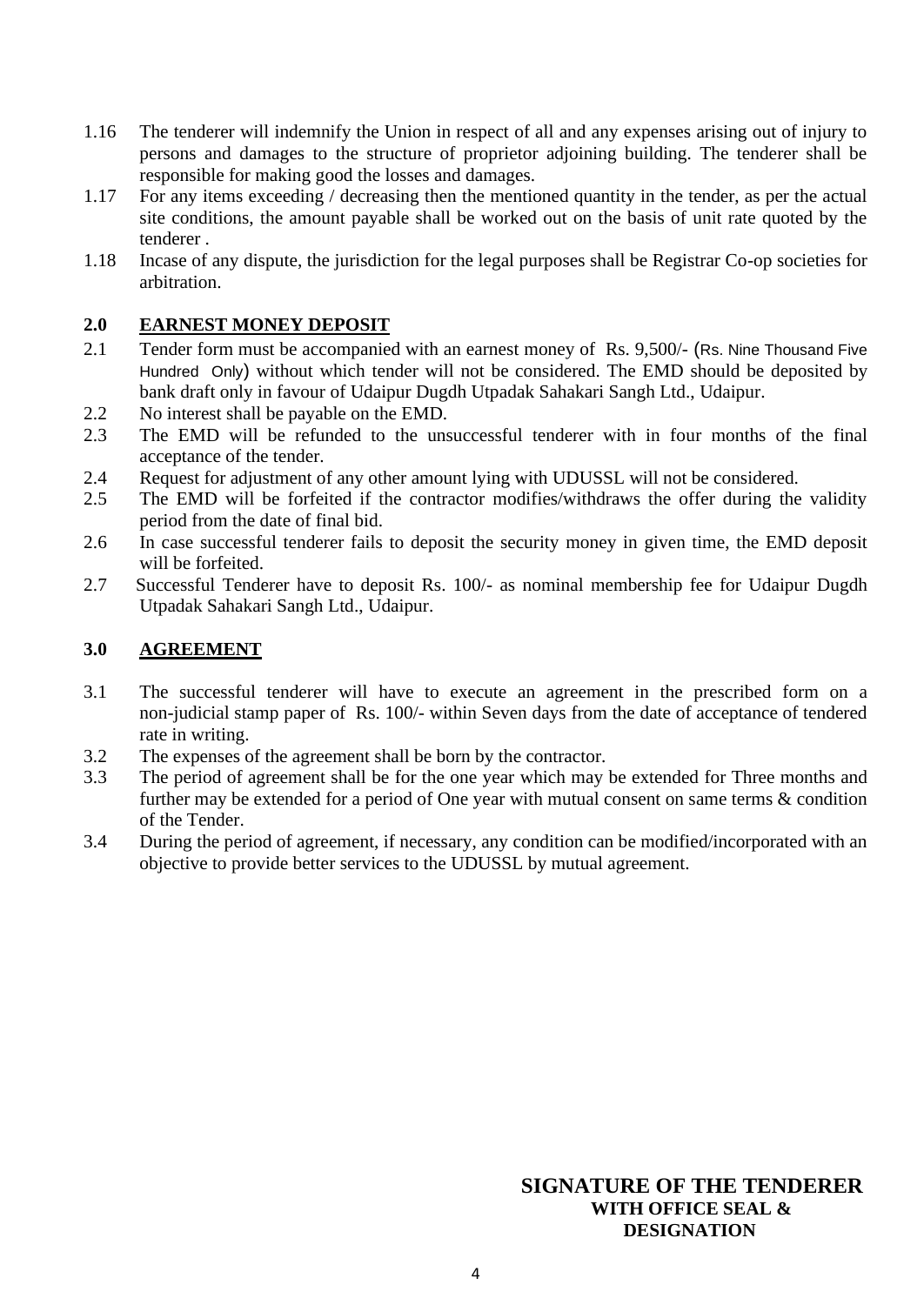#### **4.0 COMMENCEMENT OF WORK :**

If the contractor fails as per the tender/agreement terms & conditions, the UDUSSL shall be at liberty to arrange the material from alternative sources at the risk and cost of contractor. The competent authority may give seven days notice in writing to the contractor to make good the loss due to his failure, neglect or contravention and if the contractor fail to comply with the notice with in seven days of the service there of shall be recoverable from the outstanding/due payment/security deposit/bank guarantee. The legal proceedings may also be initiated for the recovery of any over dues./left over out standings.

#### **SIGNATURE OF TENDERER WITH OFFICE SEAL & DESIGNATION**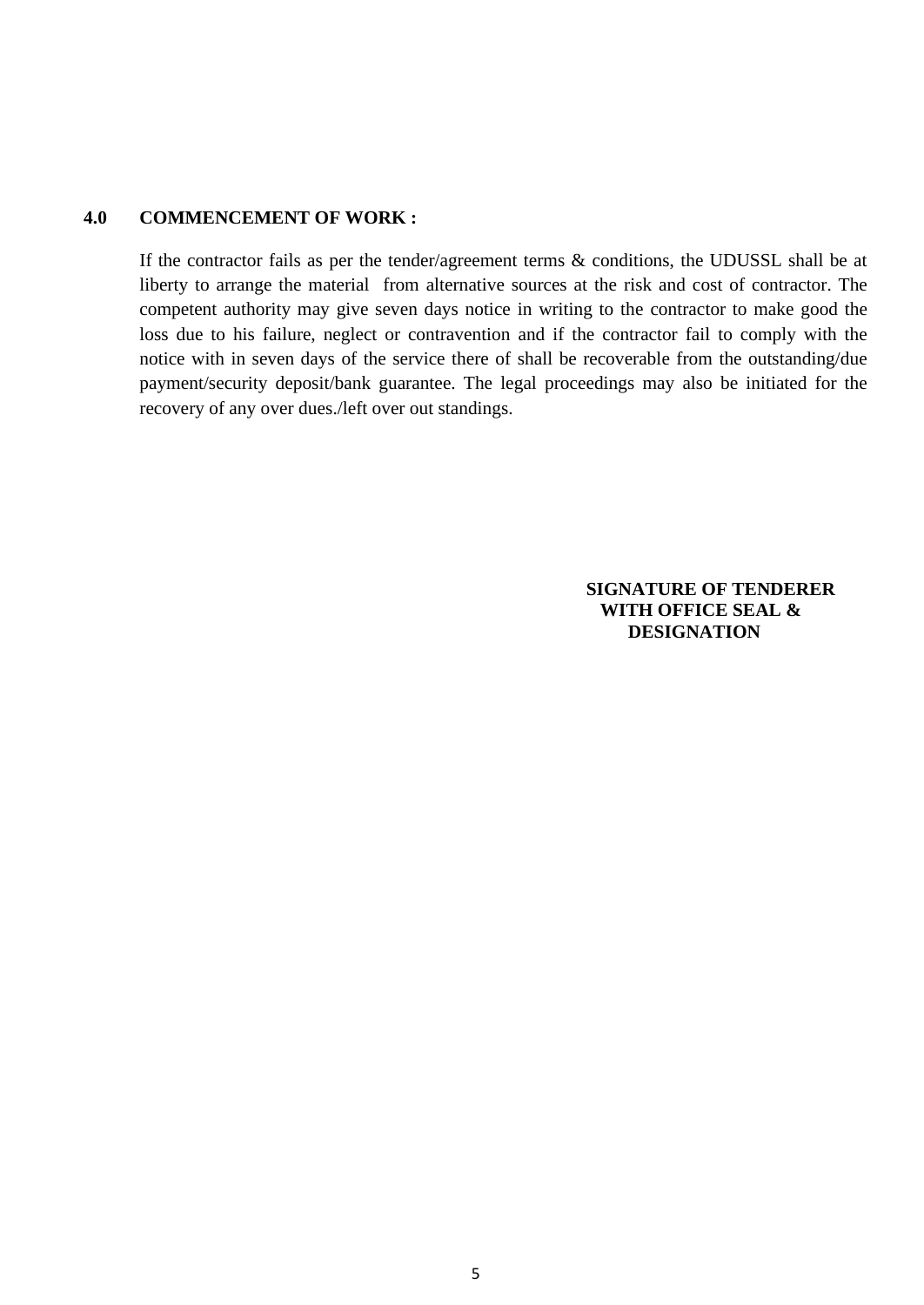#### *Annexure - 1*

# **UDAIPUR DUGDH UTPADAK SAHKARI SANGH LTD . GOVERDHAN VILAS , UDAIPUR -313002**

 GST No. 08AAAFU4403B1ZR E-mail: [saras@milkunionudaipur.com,](mailto:saras@milkunionudaipur.com) TEL: 0294-2640258

### **Annexure 1: Compliance with the code of Integrity and No. Conflict of Interest**

Any person participating in a procurement process shall-

- a. not offer any bribe, reward or gift of any material benefit either directly or indirectly in exchange for an unfair advantage in procurement process or to otherwise influence the procurement process;
- b. not misrepresent or omit that misleads or attempts to mislead so as to obtain a financial or other benefit or avoid an obligation;
- c. not indulge in any collusion, Bid rigging or anti-competitive behavior to impair the transparency, fairness and progress of the procurement process;
- d. not misuse any information shared between the procuring Entity and the Bidders with an intent to gain unfair advantage in the procurement process;
- e. not indulge in any coercion including impairing or harming or threatening to do the same, directly or indirectly, to and party or to its property to influence the procurement process;
- f. not obstruct any investigation or audit of a procurement process;
- g. disclose conflict of interest, if any; and
- h. disclose any previous transgressions with any Entity in India or any other country during the last three years or any debarment by any other procuring entity.

### **Conflict of Interest:-**

 The Bidder participating in a bidding process must not have a Conflict of Interest. A Conflict of Interest is, considered to be a situation in which a party has interests that could improperly influence that party's performance of official duties or responsibilities, contractual obligations, or compliance with applicable laws and regulations.

- 1. A Bidder may be considered to be in Conflict of interest with one or more parties in a bidding process if, including but not limited to:
- a. have controlling partners/ shareholders in common; or
- b. receive or have received any direct or indirect subsidy from any of them; or
- c. have the same legal representative for purposes of the Bid; or
- d. have a relationship with each other, directly or through common third parties, that puts them in a position to have access to information about or influence on the Bid of another Bidder, or influence the decisions of the Procuring Entity regarding the bidding process; or
- e. the Bidder participates in more than one Bid in a bidding process, participation by a Bidder in more than one Bid will result in the disqualification of all Bids in which the Bidder is involved. However, this does not limit the inclusion of the same Subcontractor, not otherwise participating as a Bidder, in more than one Bid; or
- f. The Bidder or any. of its affiliates participated as a consultant in the preparation of the design or technical specifications of the Goods, Works or Services that are the subject of the Bid: or
- g. Bidder or any of its affiliates has been hired (or is proposed to be hired) by the Procuring Entity as engineer-in-charge/ consultant for the contract.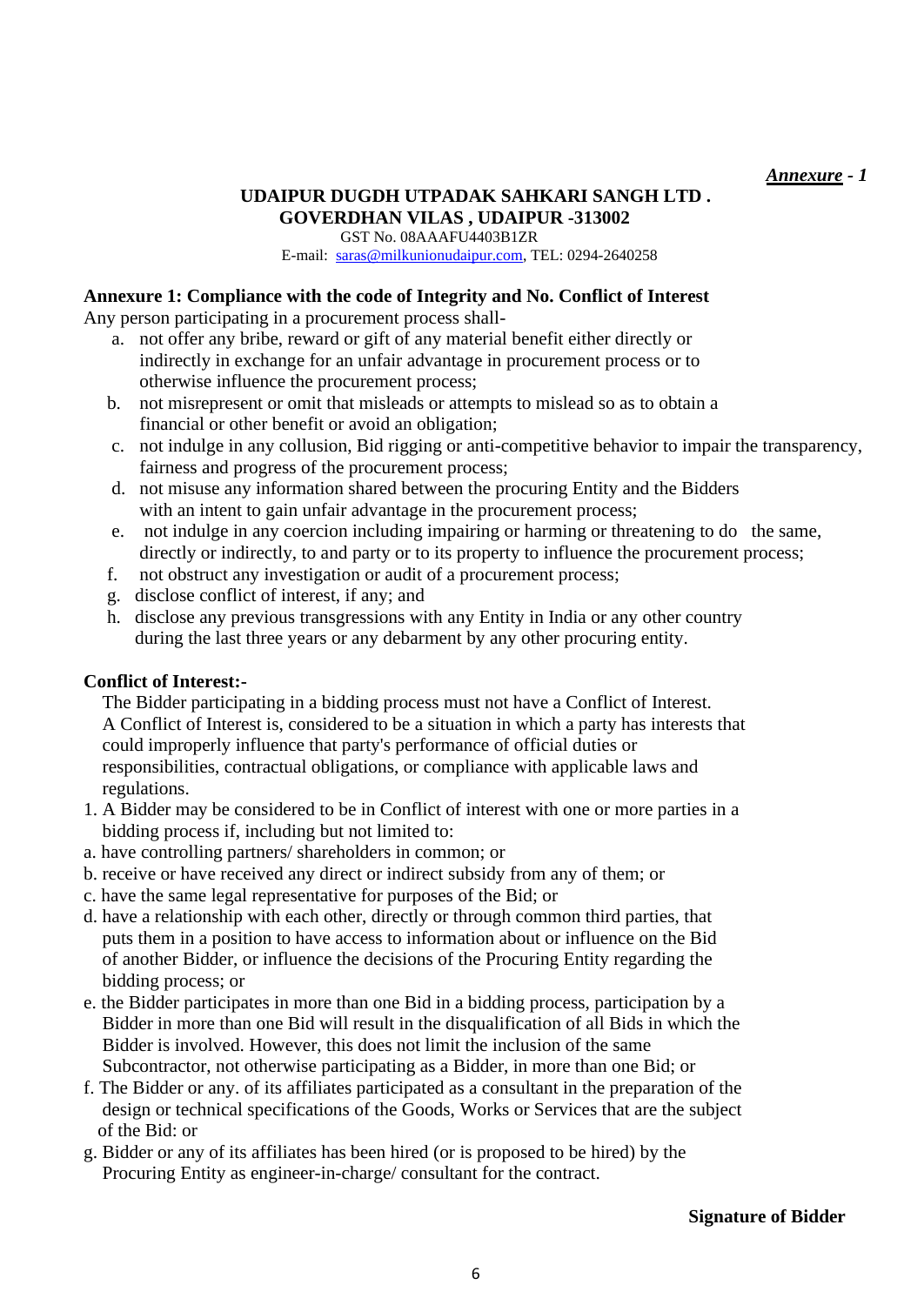GST No. 08AAAFU4403B1ZR

 E-mail: [saras@milkunionudaipur.com,](mailto:saras@milkunionudaipur.com) TEL: 0294-2640258 **Annexure 2 : Declaration by the Bidder regarding Qualifications**

#### **Declaration by the Bidder**

In relation to my / our Bid submitted to Managing Director , Udaipur Dugdh Utpadak Sahakari Sangh Limited, Goverdhan Vilas, Udaipur (Rajasthan) for procurement of ............................. ……….in response to their Notice Inviting bid No………………Dated ……….. I /we hereby declare under Section 7 of Rajasthan Transparency in public Procurement Act, 2012, that:

- l. I/we Possess the necessary professional, technical, financial and managerial resources and competence required by the Bidding Document issued by the Procuring Entity.
- 2. I/we have fulfilled my/our obligation to pay such of the taxes payable to the Union and the State Government or any Local Authority as specified in the Bidding Document.
- 3. I/we are not insolvent, in receivership, bankrupt or being wound up, not have my/our affairs administered by a court or a judicial officer, not have my/our business activities Suspended and not the subject of legal proceedings for any of the foregoing reasons.
- 4. I/we do not have, and our directors and officers not have, been convicted of any criminal offence related to my/our professional conduct or the making of false statements or misrepresentations as to my/our qualifications to enter into a procurement contract within a period of three years preceding the, commencement of this procurement process, or not have been otherwise disqualified pursuant to debarment proceedings.
- 5. I/we do not have a conflict of interest as specified in the Act, Rules and the Bidding Document, which materially affects fair competition.

Place: Name:

Date: Signature of Bidder Designation: Address:

*Signature of Tenderer*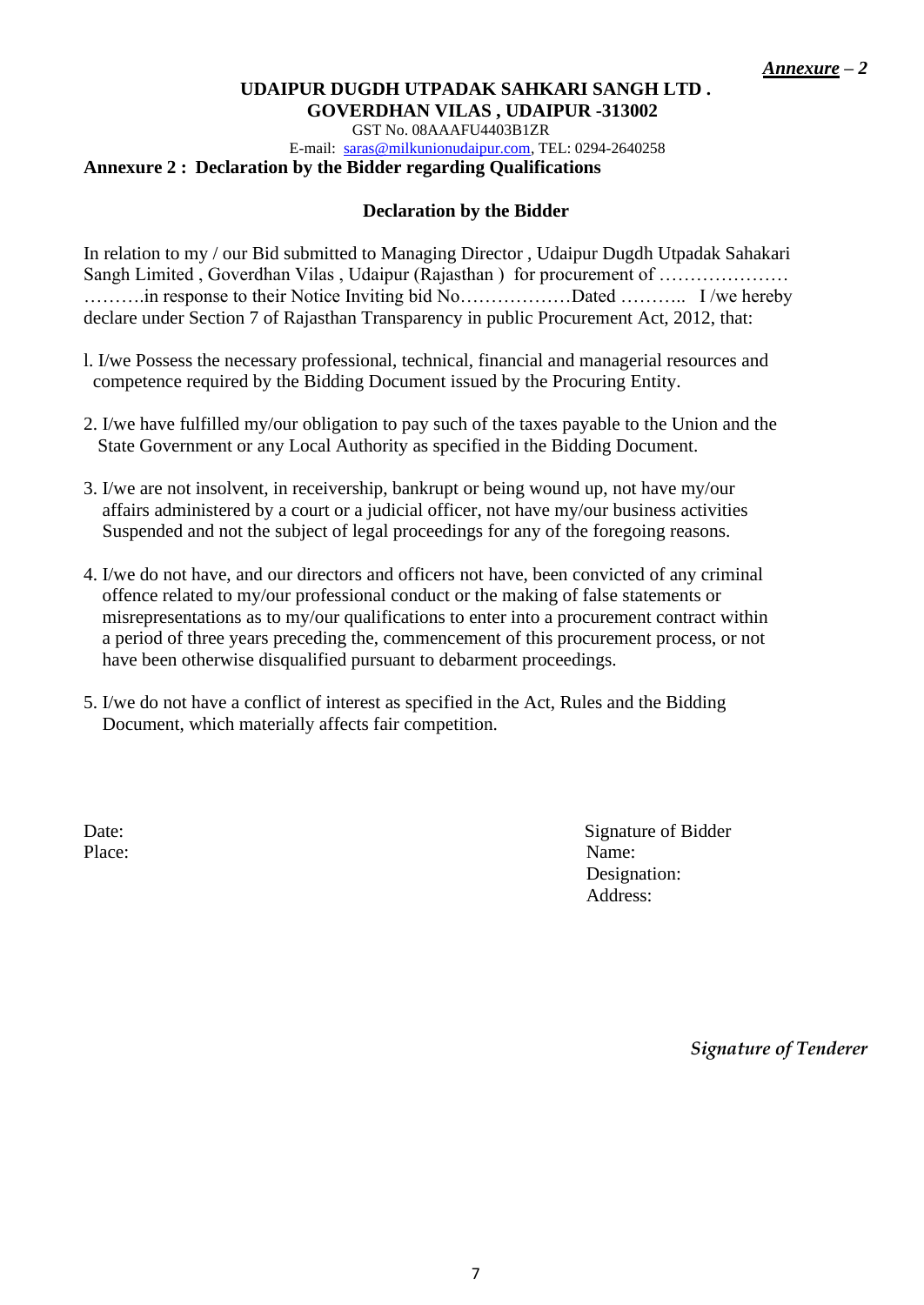GST No. 08AAAFU4403B1ZR E-mail: [saras@milkunionudaipur.com,](mailto:saras@milkunionudaipur.com) TEL: 0294-2640258

#### **Annexure 3 : Grievance Redressal during Procurement Process**

The designation and address of the First Appellate Authority is Chairman , Udaipur Dugdh Utpadak Sahakari Sangh Limited , Goverdhan Vilas, Udaipur (Rajasthan).

The designation and address of the Second Appellate Authority is Managing Director , Rajasthan Co-Operative Dairy Federation Ltd , Saras Sankul, J.L.N. Marg , Jaipur (Rajasthan) .

#### (1) **Filing an appeal**

If any Bidder or prospective bidder is aggrieved that any decision, action or omission of the Procuring Entity is in contravention to the provisions of the Act or the Rules or the Guidelines issued there under, he may file an appeal to First Appellate Authority, as specified in the Bidding Document within a period of ten days from the date of such decision or action, omission, as the case may be, clearly giving the specific ground or grounds on which he feels aggrieved:

Provided that after the declaration of a Bidder as successful the appeal may be filed only by a Bidder who has participated in procurement proceedings:

Provided further that in case a Procuring Entity evaluates the Technical Bids before the opening of the Financial Bids, an appeal related to the matter of Financial Bids may be filed only by a Bidder whose Technical Bid is found to be acceptable,

- (2) The officer to whom an appeal is filed under para (l) shall deal with the appeal as expeditiously as possible and shall endeavour to dispose it of within thirty days from the date of the appeal.
- (3) If the officer designated under para (l) fails to dispose of the appeal filed within the period specified in para (2), or if the Bidder or prospective bidder or the procuring Entity is aggrieved by the order passed by the First Appellate Authority, the Bidder or prospective bidder or the Procuring Entity, as the case may be, may file a second appeal to Second Appellate Authority specified in the bidding document in this behalf within fifteen days from the expiry of the period specified in para (2) or of the date of receipt of the order passed by the First Appellate Authority, as the case may be.

#### (4) **Appeal not to lie in certain cases**

No appeal shall lie against any decision of the Procuring Entity relating to the following matters, namely:-

- (a) determination of need of procurement.
- (b) provisions limiting participation of bidders in the Bid process.
- (c) the decision of whether or not to enter into negotiations.
- (d) cancellation of a procurement process.
- (e) applicability of the provisions of confidentiality.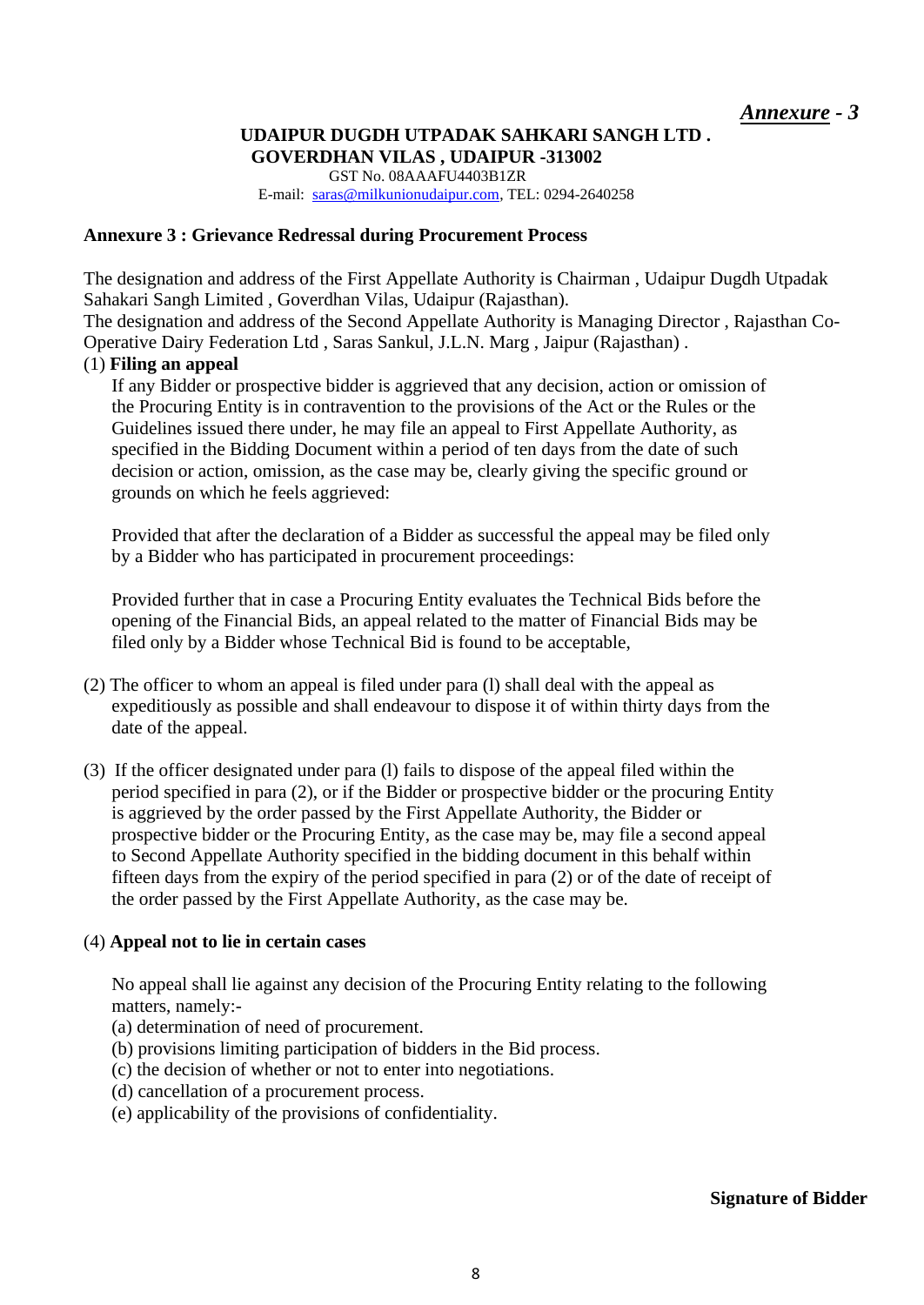GST No. 08AAAFU4403B1ZR E-mail: [saras@milkunionudaipur.com,](mailto:saras@milkunionudaipur.com) TEL: 0294-2640258

#### **(5) Form of Appeal**

- (a) An appeal under para (l) or (3) above shall be in the annexed Form along with as many copies as there are respondents in the appeal.
- (b) Every appeal shall be accompanied by an order appealed against, if any, affidavit verifying the facts stated in the appeal and proof of payment of fee.
- (c) Every appeal may be presented to First Appellate Authority or Second Appellate Authority, as the case may be, in person or through registered post or authorized representative.

#### **(6) Fee for filing appeal** .

- (a) Fee for first appeal shall be rupees Two Thousand Five Hundred and for Second Appeal shall be rupees Ten Thousand, which shall be non-refundable.
- (b) The fee shall be paid in the form of bank Demand Draft or banker's Cheque of a Scheduled Bank in lndia payable in the name of Appellate Authority concerned.

#### **(7) Procedure for disposal of appeal**

- (a) The First Appellate Authority or Second Appellate Authority, as the case may be, Up on filing of' appeal, shall issue notice accompanied by copy of appeal, affidavit and documents, if any, to the respondents and fix date of hearing.
- (b) On the date fixed for hearing, the First Appellate Authority or Second Appellate Authority, as the case may be, shall,-
	- (i) hear all the parties to appeal present before him; and
	- (ii) peruse or inspect documents, relevant records or copies thereof relating to the matter,
- (c) After hearing the parties, perusal or inspection of documents and relevant records or copies thereof relating to the matter, the Appellate Authority concerned shall pass an order in writing and provide the copy of order to the parties to appeal free of cost,
- (d) The order passed under sub-clause (c) above shall also be placed on the State Public Procurement Portal.

 **Signature of Bidder**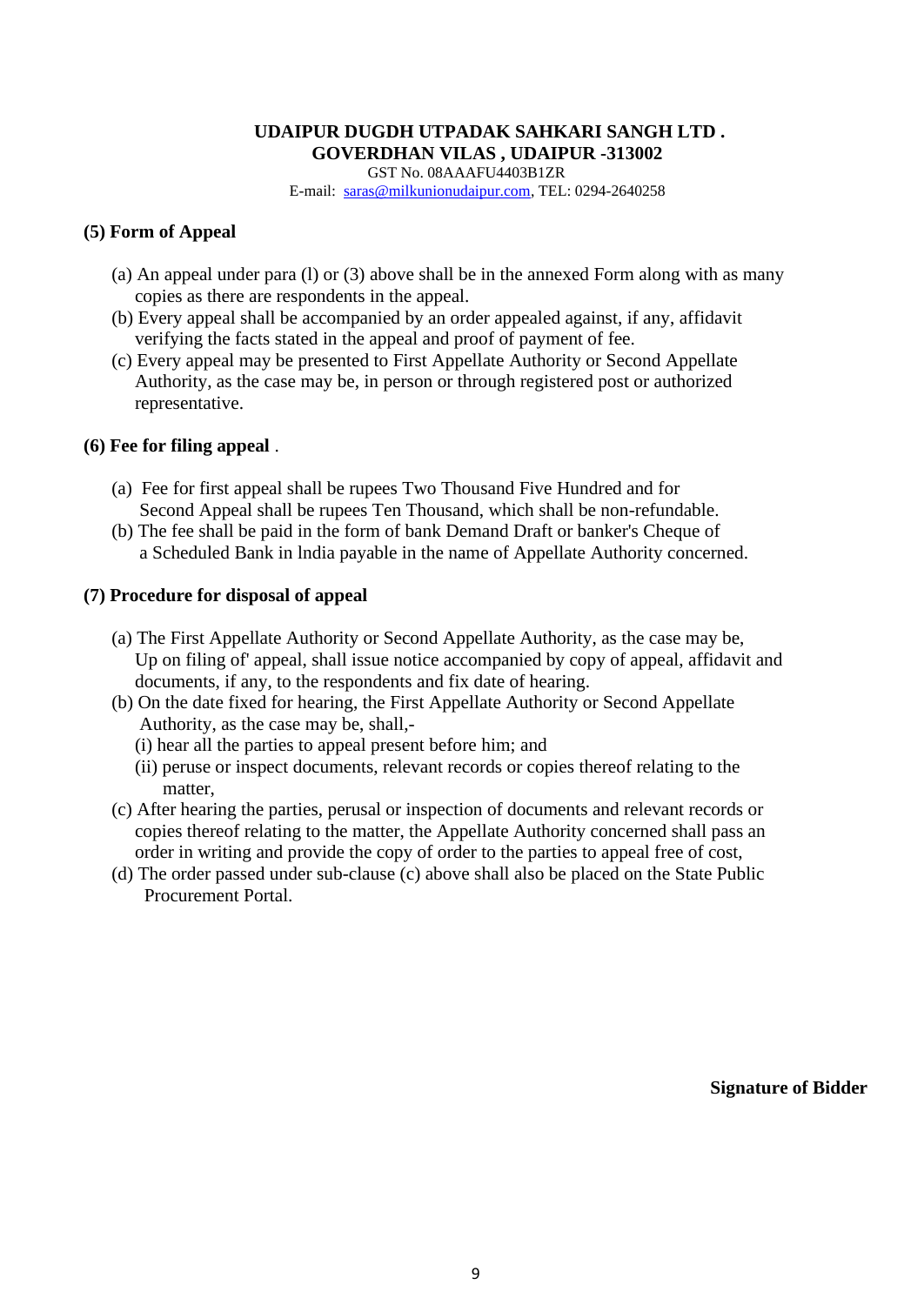GST No. 08AAAFU4403B1ZR E-mail: [saras@milkunionudaipur.com,](mailto:saras@milkunionudaipur.com) TEL: 0294-2640258

FORM No. l

[See rule 83]

# **Memorandum of Appeal under the Rajasthan Transparency in Public Procurement Act, 2012**

| 1. Particulars of appellant:                                    |                              |
|-----------------------------------------------------------------|------------------------------|
| (i) Name of the appellant:                                      |                              |
| (ii) Official address, if any:                                  |                              |
| (iii) Residential address:                                      |                              |
| 2. Name and address of the respondent(s):                       |                              |
| (i)                                                             |                              |
| (ii)                                                            |                              |
| (iii)                                                           |                              |
| 3. Number and date of the order appealed against                |                              |
| and name and designation of the officer / authority             |                              |
| who passed the order (enclose copy), or a statement             |                              |
| of a decision, action or omission of the Procuring              |                              |
| Entity in contravention to the provisions of the Act            |                              |
| by which the appellant is aggrieved.                            |                              |
| 4. If the Appellant proposes to he represented by a             |                              |
| representative, the name and postal address of                  |                              |
| the representative.                                             |                              |
| 5. Number of affidavits and documents enclosed with the appeal: |                              |
|                                                                 |                              |
|                                                                 |                              |
|                                                                 |                              |
|                                                                 |                              |
|                                                                 |                              |
|                                                                 | <b>Appellant's Signature</b> |
|                                                                 |                              |

*Signature of Tenderer*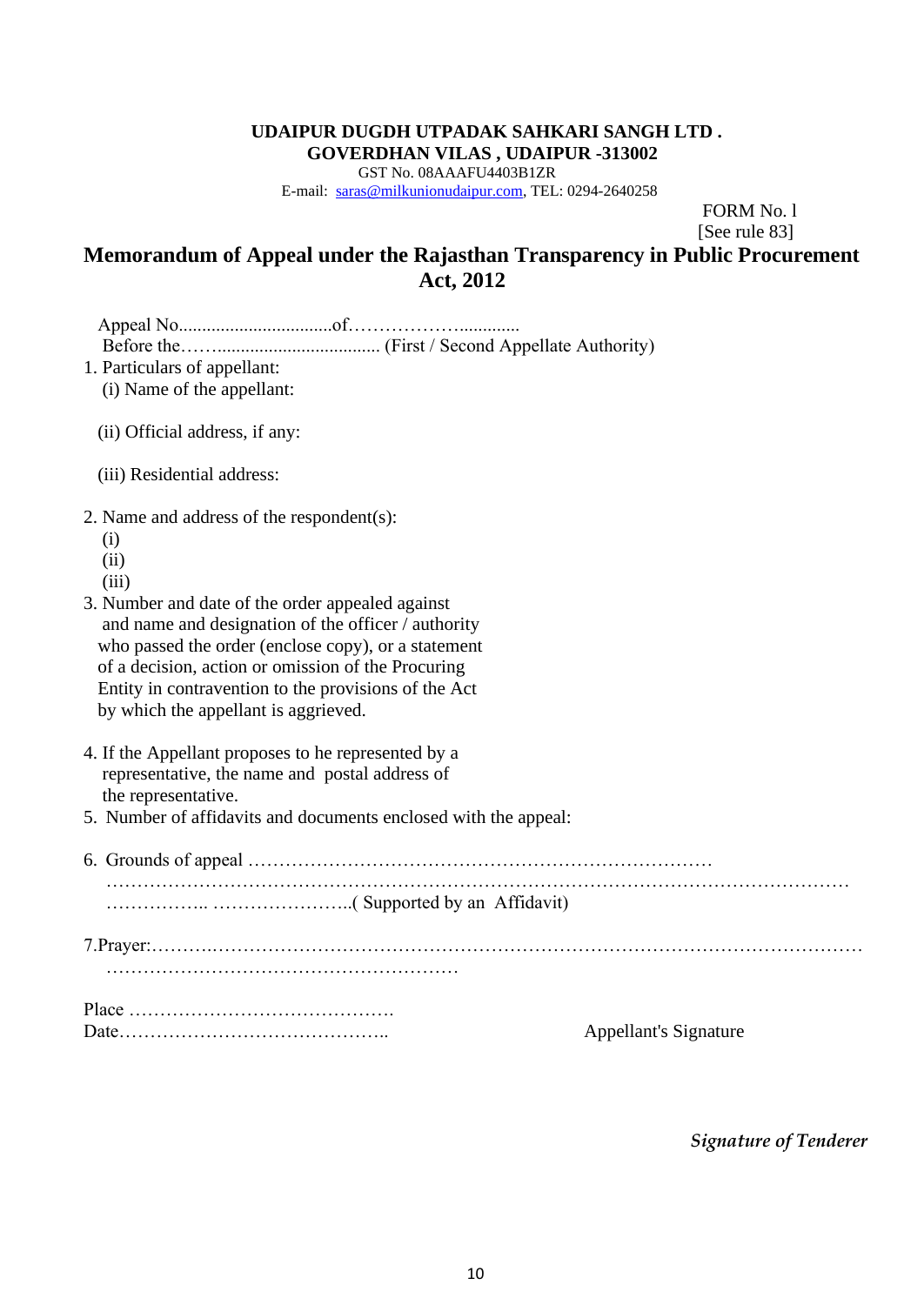GST No. 08AAAFU4403B1ZR E-mail: [saras@milkunionudaipur.com,](mailto:saras@milkunionudaipur.com) TEL: 0294-2640258

### **Annexure 4 : Additional Conditions of Contract**

#### **1. Correction of arithmetical errors**

Provided that a Financial Bid is substantially responsive, the Procuring Entity will correct arithmetical errors during evaluation of Financial Bids on the following basis

- i if there is a discrepancy between the unit price and the total price that is obtained by multiplying the unit price and quantity, the unit price shall prevail and the total price shall be corrected, unless in the opinion of the Procuring Entity there is an obvious misplacement of the decimal point in the unit price, in which case the total price as quoted shall govern and the unit price shall be corrected.
- ii if there is an error in a total corresponding to the addition or subtraction of subtotals, the subtotals shall prevail and the total shall be corrected; and
- iii if there is a discrepancy between words and figures, the amount in words shall prevail, unless the amount expressed in words is related to an arithmetic error, in which case the amount in figures shall prevail subject to (i) and (ii) above.

If the Bidder that submitted the lowest evaluated Bid does not accept the correction of errors, its Bid shall be Disqualified and its Bid Security shall be forfeited or its Bid Securing Declaration shall be executed.

#### **2. Procuring Entity's Right to Vary Quantities**

- (i) At the time of award of contract. the quantity of Goods, Works or Services originally specified in the Bidding Document may be increased or decreased by a specified percentage, but such increase or decrease shall not exceed twenty percent, of the quantity specified in the Bidding Document. It shall be without any change in the unit prices or other terms and conditions of the Bid and the conditions of contract.
- (ii) If the procuring Entity does not procure any subject matter of procurement or procures less than the quantity specified in the bidding document due to change in circumstances, the Bidder shall not be entitled for any claim or compensation except otherwise provided in the Conditions of Contract.

 **Signature of Bidder**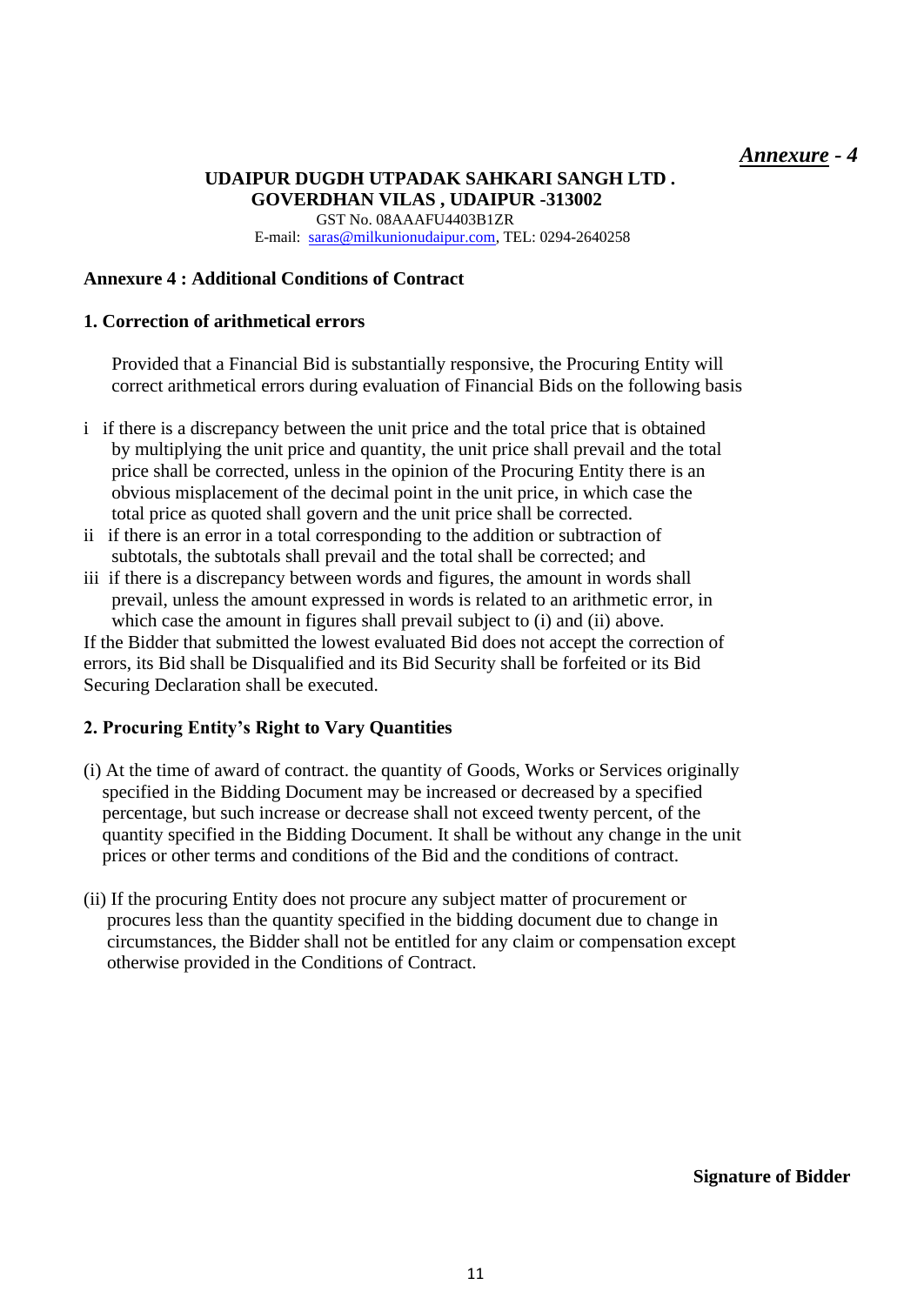GST No. 08AAAFU4403B1ZR E-mail: [saras@milkunionudaipur.com,](mailto:saras@milkunionudaipur.com) TEL: 0294-2640258

(iii) In case of procurement of Goods or Services, additional quantity may be procured by placing a repeat order on the rates and conditions of the original order- However, the additional quantity shall not be more than 25% of the value of Goods of the original Contract and shall be within one month from the date of expiry of last supply. If the Supplier fails to do so, the Procuring Entity shall be free to arrange for the balance supply by limited Bidding or otherwise and the extra cost incurred shall be recovered from the Supplier.

#### **3. Dividing quantities among more than one Bidder at the time of award (In case of procurement of Goods)**

As a general rule all the quantities of the subject matter of procurement shall be procured from the Bidder, whose Bid is accepted. However, when it is considered that the quantity of the subject matter of procurement to be procured is very large and it may not be in the capacity of the Bidder. whose Bid is accepted, to deliver the entire quantity or when it is considered that the subject matter of procurement to be procured is of critical and vital nature, in such cases, the quantity may be divided between the Bidder, whose Bid is accepted and the second Lowest Bidder or even more Bidders in that order, in a fair, transparent and equitable manner at the rates of the Bidder, whose Bid is accepted.

**Signature of Bidder**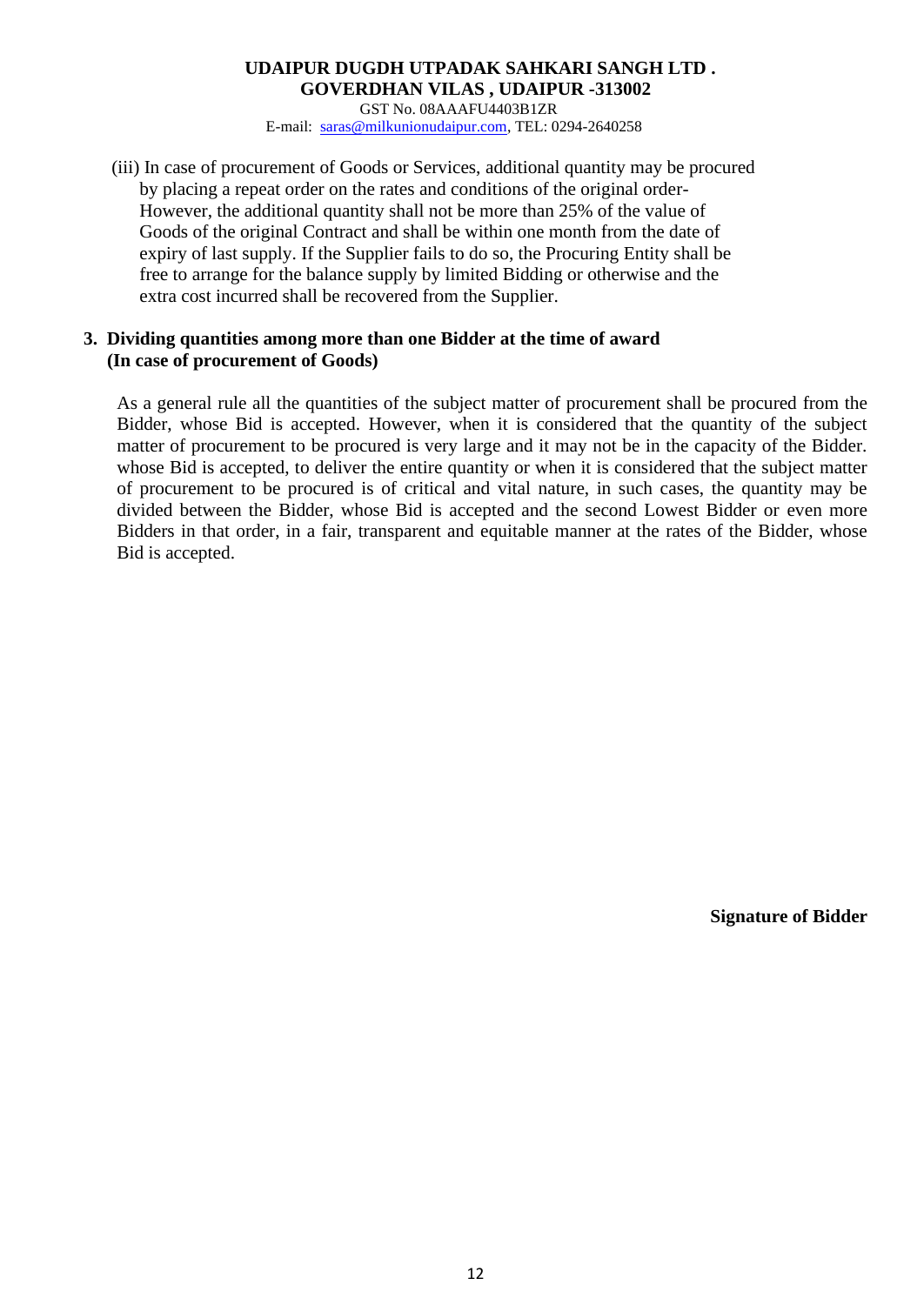# **UDAIPUR DUGDH UTPADAK SAHKARI SANGH LTD .**

**GOVERDHAN VILAS , UDAIPUR -313002**

GST No. 08AAAFU4403B1ZR,

E-mail: [saras@milkunionudaipur.com,](mailto:saras@milkunionudaipur.com) TEL: 0294-2640258

# **TENDER FORM -PART 'B'**

Our tendered rates are as follows:-

#### Name of the Item:- **TENDER FOR PURCHASE OF SPARES FOR BULK MILK COOLERS CAPACITY 500L/1000L/2000L .**

 Mode: Rate Contract **SPECIFICATION:**

| NO. | <b>NAME OF ITEM</b>                                        | <b>APPROX. ANNUAL</b><br><b>QUANTITY</b> |
|-----|------------------------------------------------------------|------------------------------------------|
|     | SPARES FOR BULK MILK COOLERS<br>CAPACITY 500L/1000L/2000L. | As per requirement.                      |

Quoted Tender Rate: for purchase of Spares For Bulk Milk Coolers capacity 500L/1000L/2000L:

Quote your Rate **FOR UDAIPUR DAIRY** in attached detailed sheet **Annex. A** 

 **SIGNATURE OF TENDERER WITH OFFICE SEAL & DESIGNATION**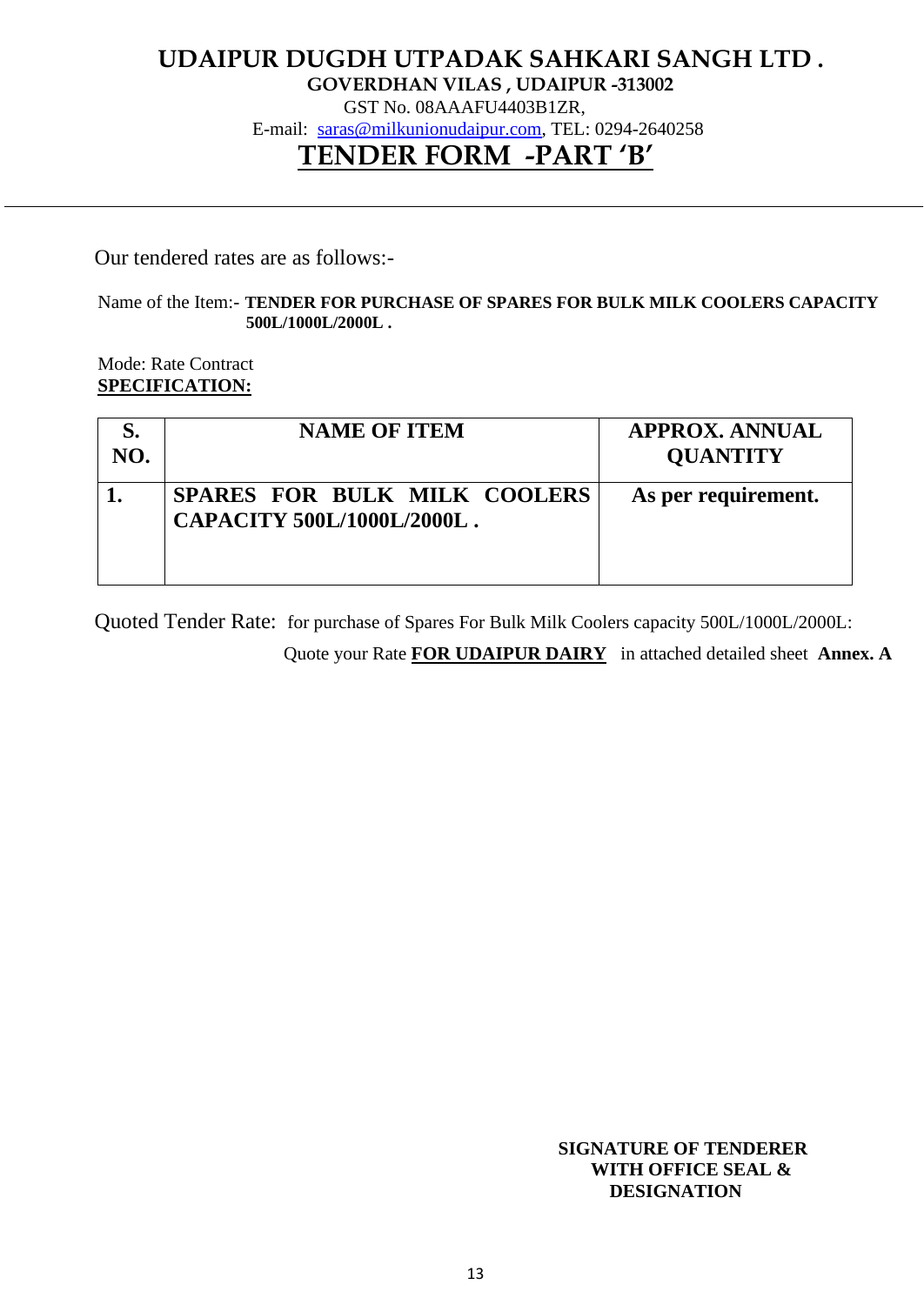# **UDAIPUR DUGDH UTPADAK SAHAKARI SANGH LTD.**

Goverdhan Vilas, Ahmadabad Road, UDAIPUR-313002 GST No. 08AAAFU4403B1ZR, E-mail: [saras@milkunionudaipur.com,](mailto:saras@milkunionudaipur.com) TEL: 0294-2640258 **TENDER FORM -PART 'B'**

**Annexure : A**

# **RATES TO BE QUOTED SHOULD BE AS - FOR UDAIPUR DAIRY**

**Purchase of Spares For Bulk Milk Coolers capacity 500L/1000L/2000L.**

| <b>S.N.</b>      | <b>NAME OF SPARES</b>        | <b>MAKE</b>     | <b>UNIT</b> | <b>OFFERED</b><br><b>RATE PER</b> | <b>TAXES</b><br>$(GST\%)$ | <b>NET RATE</b><br>PER UNIT |
|------------------|------------------------------|-----------------|-------------|-----------------------------------|---------------------------|-----------------------------|
|                  |                              |                 |             | <b>UNIT</b>                       |                           |                             |
| 1.               | <b>COPELAND COMPRESSOR</b>   | <b>EMERSION</b> | NO.         |                                   |                           |                             |
|                  | MODEL - CR36K6M PF11         |                 |             |                                   |                           |                             |
| $\overline{2}$ . | <b>COPELAND COMPRESSOR</b>   | <b>EMERSION</b> | NO.         |                                   |                           |                             |
|                  | MODEL - KCJ513HAE            |                 |             |                                   |                           |                             |
| 3.               | COPELAND COMPRESSOR          | <b>EMERSION</b> | NO.         |                                   |                           |                             |
|                  | MODEL - CR72KQMTFD           |                 |             |                                   |                           |                             |
| 4.               | <b>COMPRESSOR MT 36</b>      | <b>DENFOSS</b>  | NO.         |                                   |                           |                             |
| 5.               | <b>COMPRESSOR MT 22</b>      | <b>DENFOSS</b>  | NO.         |                                   |                           |                             |
| 6.               | FILTER DRIER MODEL -         | <b>REPUTE</b>   | NO.         |                                   |                           |                             |
|                  | DML053                       |                 |             |                                   |                           |                             |
| 7.               | SOLENOID VALVE SIZE -3/8"    | <b>EMERSION</b> | NO.         |                                   |                           |                             |
| 8.               | SOLENOID VALVE SIZE -3/8"    | <b>DANFOSS</b>  | NO.         |                                   |                           |                             |
| 9.               | SOLENOID COIL 230 V AC       | <b>EMERSION</b> | NO.         |                                   |                           |                             |
| 10.              | <b>GAS R-22</b>              |                 | KG.         |                                   |                           |                             |
| 11.              | <b>GAS R-404A</b>            |                 | KG.         |                                   |                           |                             |
| 12.              | SOLENOID COIL                | <b>DANFOSS</b>  | NO.         |                                   |                           |                             |
| 13.              | SUCTION AND DISCHARGE        | <b>DANFOSS</b>  | NO.         |                                   |                           |                             |
|                  | VALVE SET OF DANFOSS         |                 |             |                                   |                           |                             |
|                  | <b>COMPRESSOR</b>            |                 |             |                                   |                           |                             |
| 14.              | PLASTIC FAN BLADE SIZE -     | <b>REPUTE</b>   | NO.         |                                   |                           |                             |
|                  | 20                           |                 |             |                                   |                           |                             |
| 15.              | <b>AXIAL FAN SIZE 300 MM</b> | <b>REPUTE</b>   | NO.         |                                   |                           |                             |
|                  | SINGLE PHASE SUCTION TYPE    |                 |             |                                   |                           |                             |
|                  | (12")                        |                 |             |                                   |                           |                             |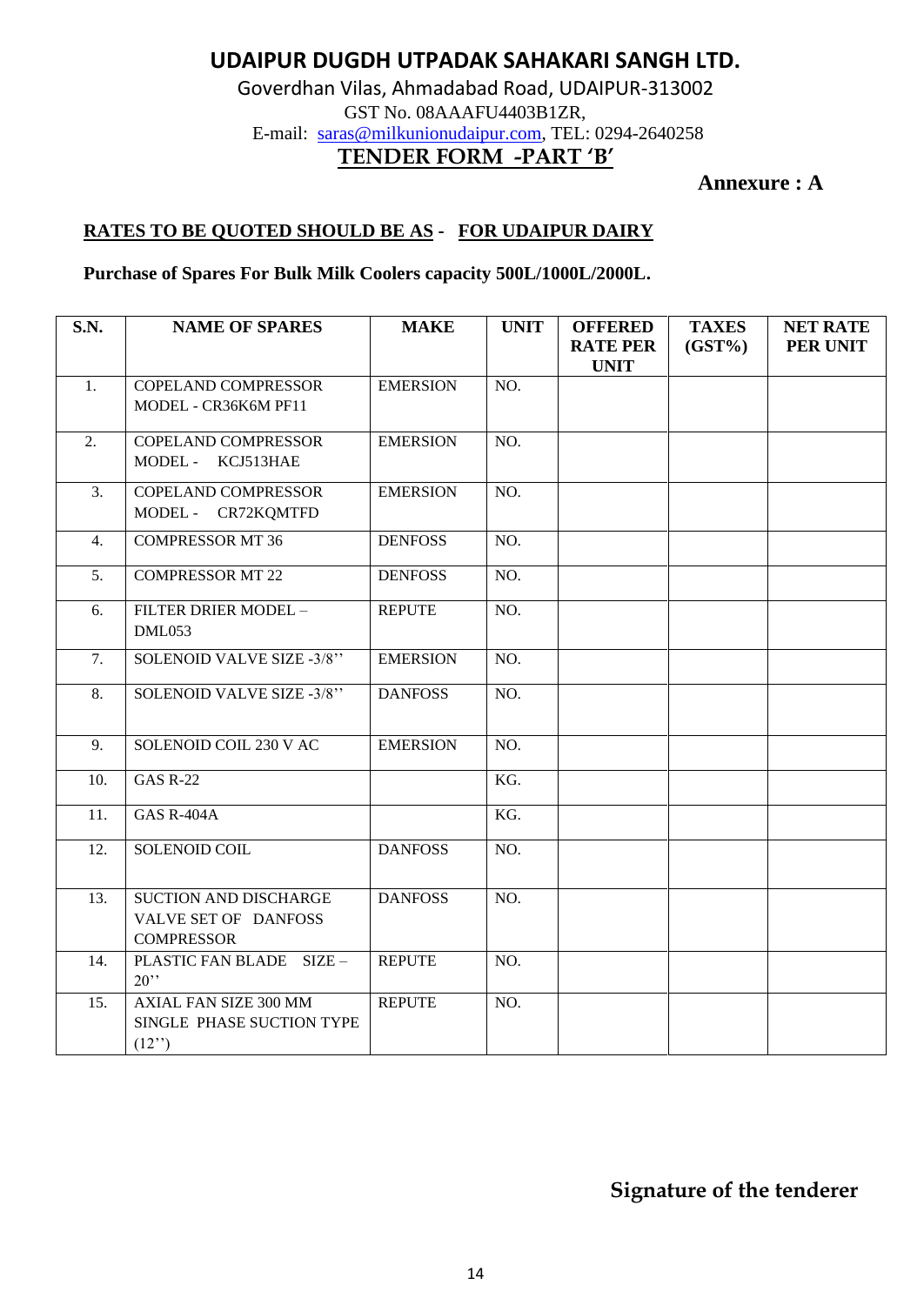| S.N. | <b>NAME OF SPARES</b>                                       | <b>MAKE</b>     | <b>UNIT</b> | <b>OFFERED</b><br><b>RATE</b><br><b>PER UNIT</b> | <b>TAXES</b><br>$(GST\%)$ | <b>NET RATE</b><br><b>PER UNIT</b> |
|------|-------------------------------------------------------------|-----------------|-------------|--------------------------------------------------|---------------------------|------------------------------------|
| 16.  | THERMOSTATIC EXPANSION<br>VALVE MODEL - TEX2 MAKE           | <b>DANFOSS</b>  | NO.         |                                                  |                           |                                    |
| 17.  | AXIAL FAN SIZE 400 MM<br>SINGLE PHASE SUCTION TYPE<br>(16") | <b>REPUTE</b>   | NO.         |                                                  |                           |                                    |
| 18.  | FILTER DRIER MODEL -<br>DMLO83/10 mm                        | <b>DANFOSS</b>  | NO.         |                                                  |                           |                                    |
| 19.  | FILTER DRIER MODEL -<br>DMLO84/12 mm                        | <b>DANFOSS</b>  | NO.         |                                                  |                           |                                    |
| 20.  | <b>ORIFICE NO-1</b>                                         | <b>REPUTE</b>   | NO.         |                                                  |                           |                                    |
| 21.  | <b>ORIFICE NO-2</b>                                         | <b>REPUTE</b>   | NO.         |                                                  |                           |                                    |
| 22.  | <b>ORIFICE NO-3</b>                                         | <b>REPUTE</b>   | NO.         |                                                  |                           |                                    |
| 23.  | <b>ORIFICE NO-4</b>                                         | <b>REPUTE</b>   | NO.         |                                                  |                           |                                    |
| 24.  | PRESSURE SWITCH MODEL -<br><b>KP15</b>                      | <b>DANFOSS</b>  | NO.         |                                                  |                           |                                    |
| 25.  | DOL STARTER 1PH 0.75KW 6-10<br>AMP                          | L&T             | NO.         |                                                  |                           |                                    |
| 26.  | <b>STARTING RELAY</b>                                       | <b>EMERSION</b> | NO.         |                                                  |                           |                                    |
| 27.  | STARTING CAPACITOR 120/150<br><b>MFD</b>                    | <b>REPUTE</b>   | NO.         |                                                  |                           |                                    |
| 28.  | SUBZERO MODEL-SZ7510P                                       | <b>REPUTE</b>   | NO.         |                                                  |                           |                                    |
| 29.  | <b>RUNNING CAPACITOR</b><br>45 MFD                          | <b>REPUTE</b>   | NO.         |                                                  |                           |                                    |
| 30.  | <b>AVR CARD</b>                                             | <b>REPUTE</b>   | NO.         |                                                  |                           |                                    |
| 31.  | <b>CONTACTOR 3 POLE</b><br>32 Amp.                          | <b>REPUTE</b>   | NO.         |                                                  |                           |                                    |
| 32.  | NON TOXIC HOSE PIPE,<br>38 mm Dia.                          | <b>REPUTE</b>   | Per<br>MTR. |                                                  |                           |                                    |
| 33.  | FM-1 TIME SWITCH                                            | <b>REPUTE</b>   | NO.         |                                                  |                           |                                    |
| 34.  | TELESCOPIC SPRING<br><b>ASSEMBLY</b>                        | <b>REPUTE</b>   | NO.         |                                                  |                           |                                    |
| 35.  | PIPE CLEANING BRUSH WITH<br><b>HANDLE</b>                   | <b>REPUTE</b>   | No.         |                                                  |                           |                                    |
| 36.  | TANK CLEANING BRUSH WITH<br><b>HANDLE</b>                   | <b>REPUTE</b>   | No.         |                                                  |                           |                                    |
| 37.  | RECTIFIER 25 AMP                                            | <b>REPUTE</b>   | No.         |                                                  |                           |                                    |
| 38.  | LINE VOLTAGE CONTROLLER                                     | <b>REPUTE</b>   | No.         |                                                  |                           |                                    |